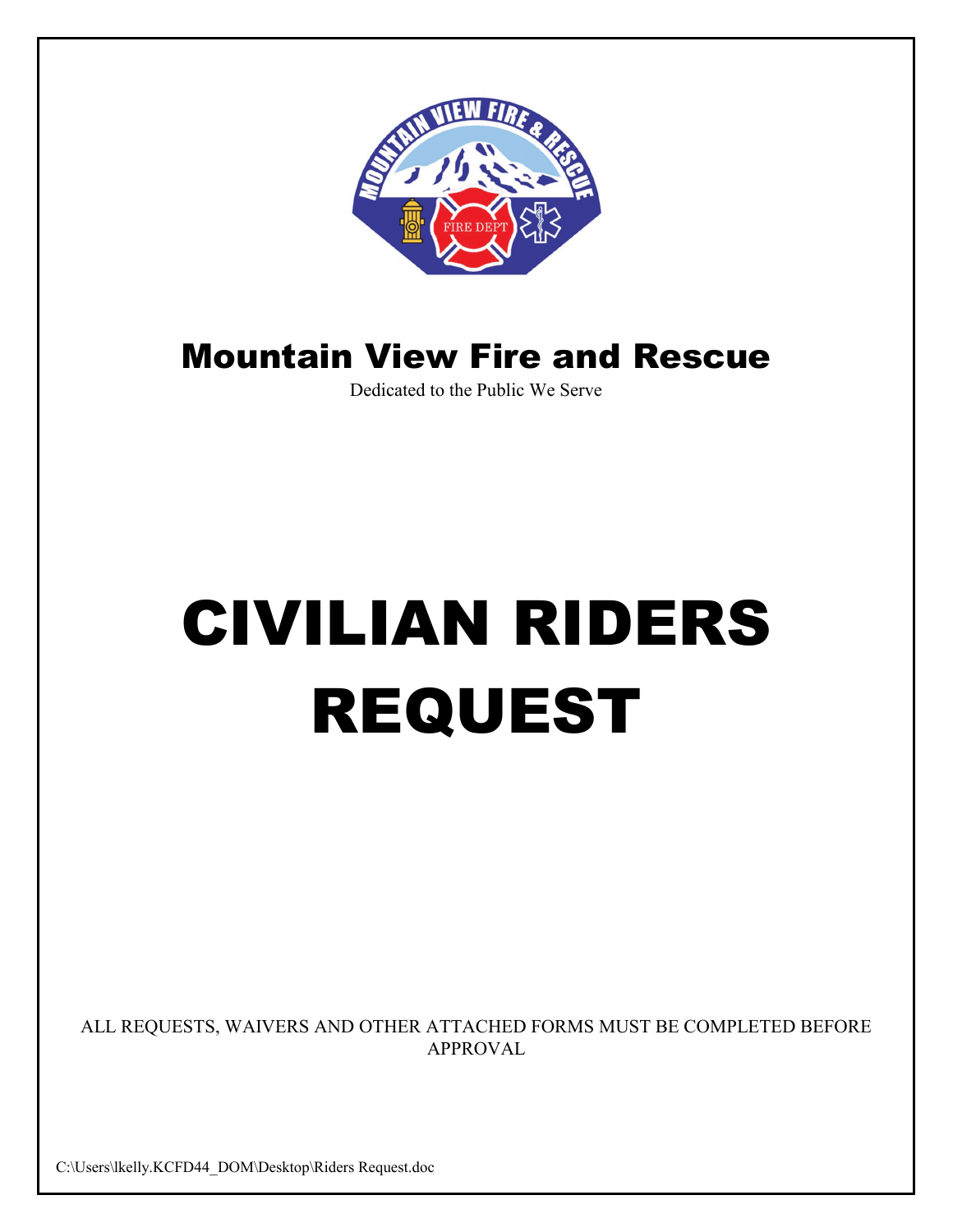# **CIVILIAN RIDERS**

#### **PROCEDURE**

Any Civilian who wishes to ride on Fire Department apparatus and/or vehicles shall comply with the following procedures:

- 1. Submit a signed waiver of liability to the Fire Chief.
- 2. Submit a waiver at least two (2) days in advance of the date the person is requesting to ride.
- 3. Submit a Riders Request completed and signed to the Fire Chief.
- 4. Submit Riders Request at least two (2) days in advance of the date the person is requesting to ride.
- 5. Read and sign the Riders rules, regulations, and conduct form.

The Fire Chief or his designate shall:

- 1. Approve or disapprove the request to ride.
- 2. Make arrangements to contact the rider and verify times and dates.
- 3. Assign rider to appropriate apparatus.
- 4. Forward original waiver to clerical staff for filing.
- 5. Forward a signed, Riders rules, regulations, and conduct form along with any other special instructions to the crew and/or officer that the rider will be riding with.
- 6. May grant special permission for unusual situations, issue special instructions and/or restrictions based upon his/her sole discretion.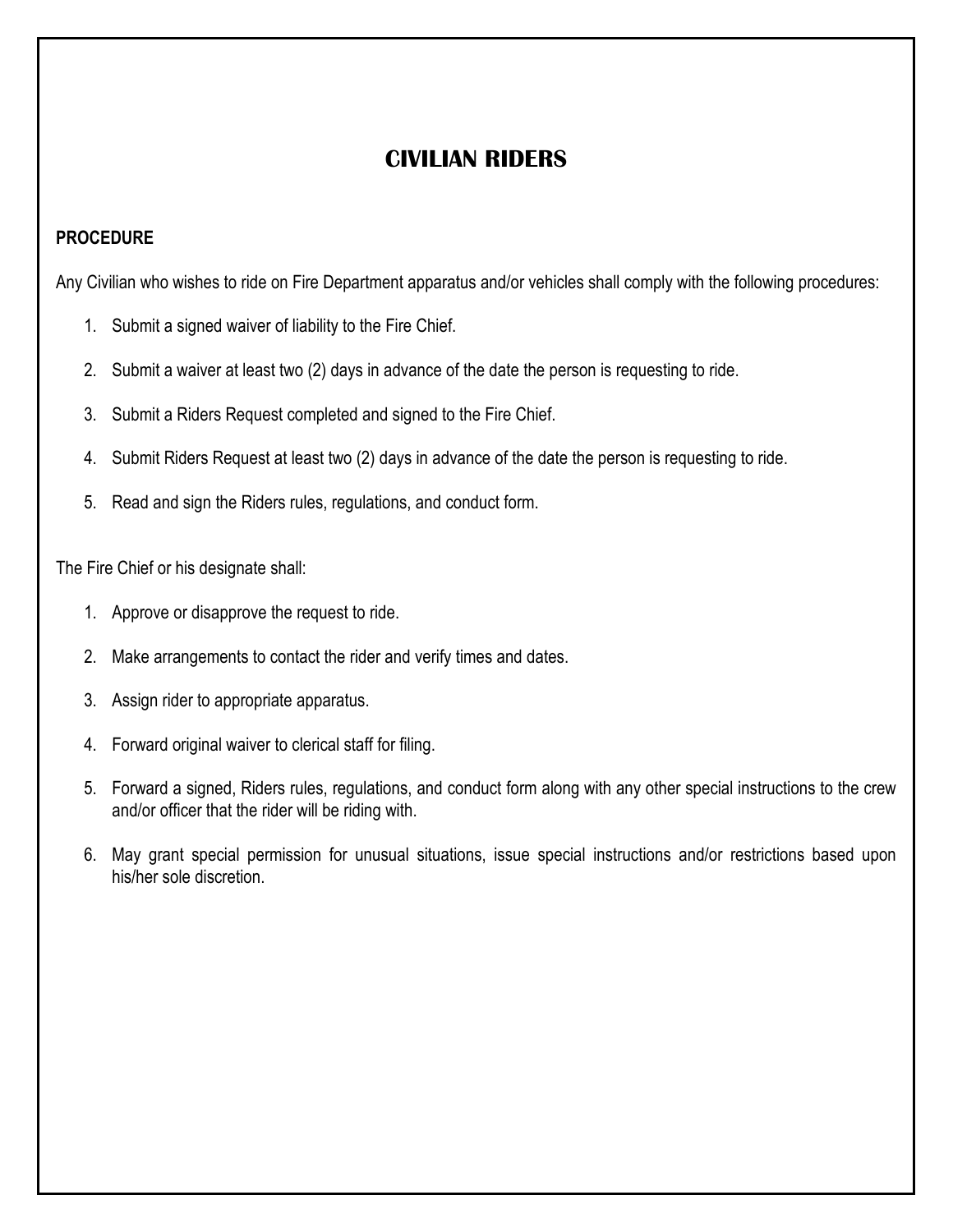| <b>Mountain View Fire &amp; Rescue</b><br>32316 148 Ave SE, Auburn WA 98092<br><b>RIDERS REQUEST</b>                 |  |  |  |  |
|----------------------------------------------------------------------------------------------------------------------|--|--|--|--|
|                                                                                                                      |  |  |  |  |
| <b>DATE REQUESTED</b>                                                                                                |  |  |  |  |
|                                                                                                                      |  |  |  |  |
|                                                                                                                      |  |  |  |  |
|                                                                                                                      |  |  |  |  |
|                                                                                                                      |  |  |  |  |
|                                                                                                                      |  |  |  |  |
|                                                                                                                      |  |  |  |  |
| I am 18 years of age or over: YES □ NO □                                                                             |  |  |  |  |
| *Please give a brief statement of why you wish to ride with the Fire Department (REQUIRED):                          |  |  |  |  |
|                                                                                                                      |  |  |  |  |
|                                                                                                                      |  |  |  |  |
|                                                                                                                      |  |  |  |  |
| Parent or Guardian name (if Rider is not 18+ years of age): ___________________________________Date: _______________ |  |  |  |  |
| Parent or Guardian Signature (if not 18-years of age or older): _________________________________Date: _____________ |  |  |  |  |
|                                                                                                                      |  |  |  |  |
| <b>OFFICE USE</b>                                                                                                    |  |  |  |  |
| Approved Disapproved D                                                                                               |  |  |  |  |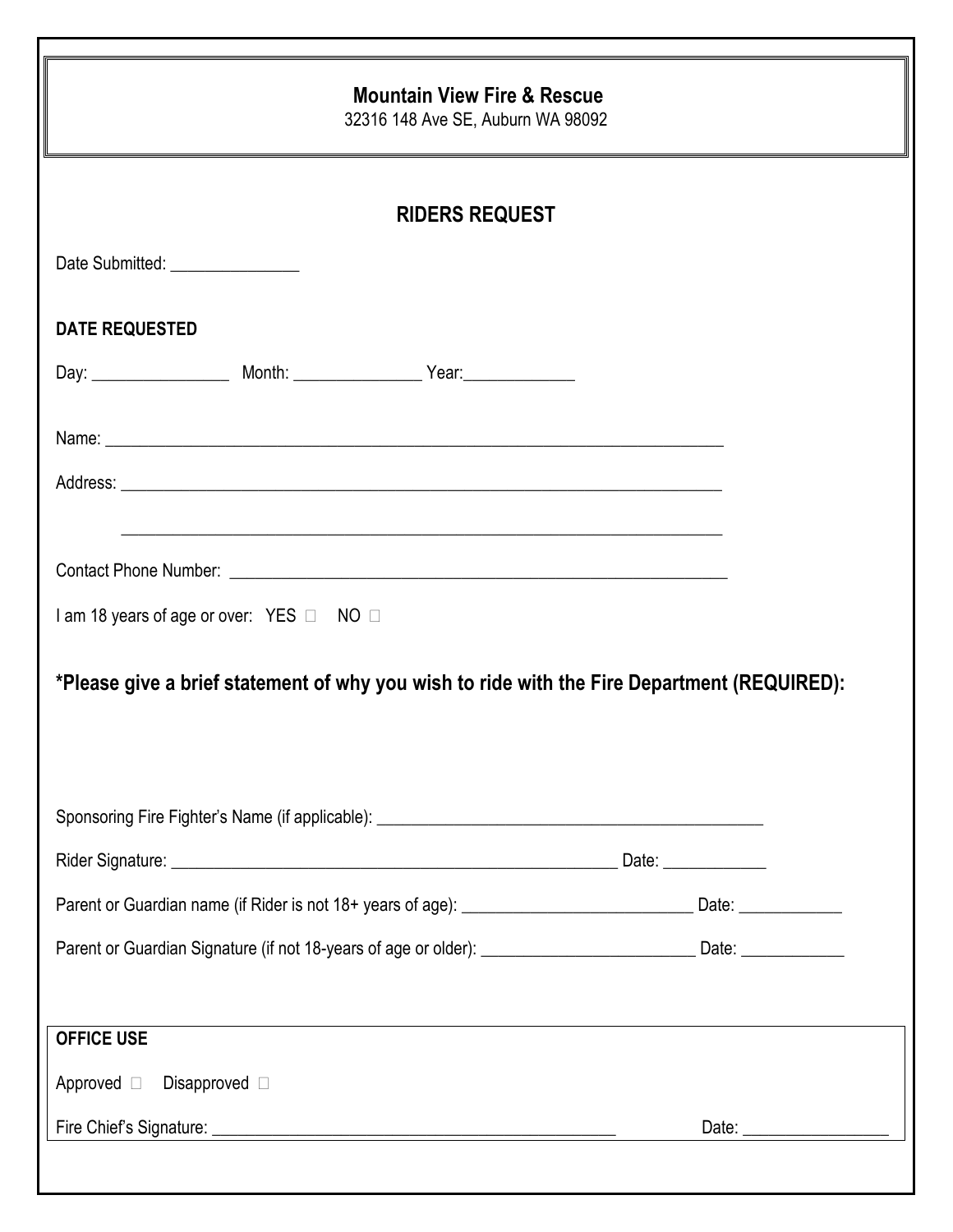#### **Mountain View Fire & Rescue**

32316 148 Ave SE, Auburn WA 98092

## **RIDERS RULES, REGULATIONS AND CONDUCT**

- 1. Riders shall be dressed in appropriate attire. Clean uniforms, pants, and/or blouse. No t-shirts with inappropriate graphics or writing are allowed. Riders must be dressed in a neat and clean manner. No baseball type hats are to be worn.
- 2. The rider will ride only in and with the assigned crew and apparatus. The person in charge can assign other temporary arrangements should the need to transport the rider back to the station or other location arise.
- 3. The rider will follow all requests made of him during the time that he/she is in the station, on apparatus, or at the scene of an incident.
- 4. The rider will not be allowed to enter any dangerous location, operate dangerous equipment, or directly participate in any emergency activities or drills that could be dangerous or cause harm to the rider. Riders will not be allowed to drive or operate any vehicles or apparatus.
- 5. If requested by Fire Department personnel, the rider will remain in the apparatus or at the station during any routine or emergency response.
- **6.** Riders will be allowed to only ride with career personnel and during the hours that career personnel are on duty, on less approved by the Fire Chief or designee. **Children up to their 8th birthday, unless they are 4'9" tall (whichever comes first), are not allowed to ride along, due to State Booster Seat Laws.**

#### **SPECIAL INSTRUCTIONS:**

| Parent or Guardian Name (if Rider is not 18+ years of age): _____________________ | Date: ____________                                                                                                                                                                                                             |
|-----------------------------------------------------------------------------------|--------------------------------------------------------------------------------------------------------------------------------------------------------------------------------------------------------------------------------|
|                                                                                   | Date: ______________                                                                                                                                                                                                           |
| <b>OFFICE USE</b>                                                                 |                                                                                                                                                                                                                                |
| Approved $\square$ Disapproved $\square$                                          |                                                                                                                                                                                                                                |
|                                                                                   | Date: the contract of the contract of the contract of the contract of the contract of the contract of the contract of the contract of the contract of the contract of the contract of the contract of the contract of the cont |
|                                                                                   |                                                                                                                                                                                                                                |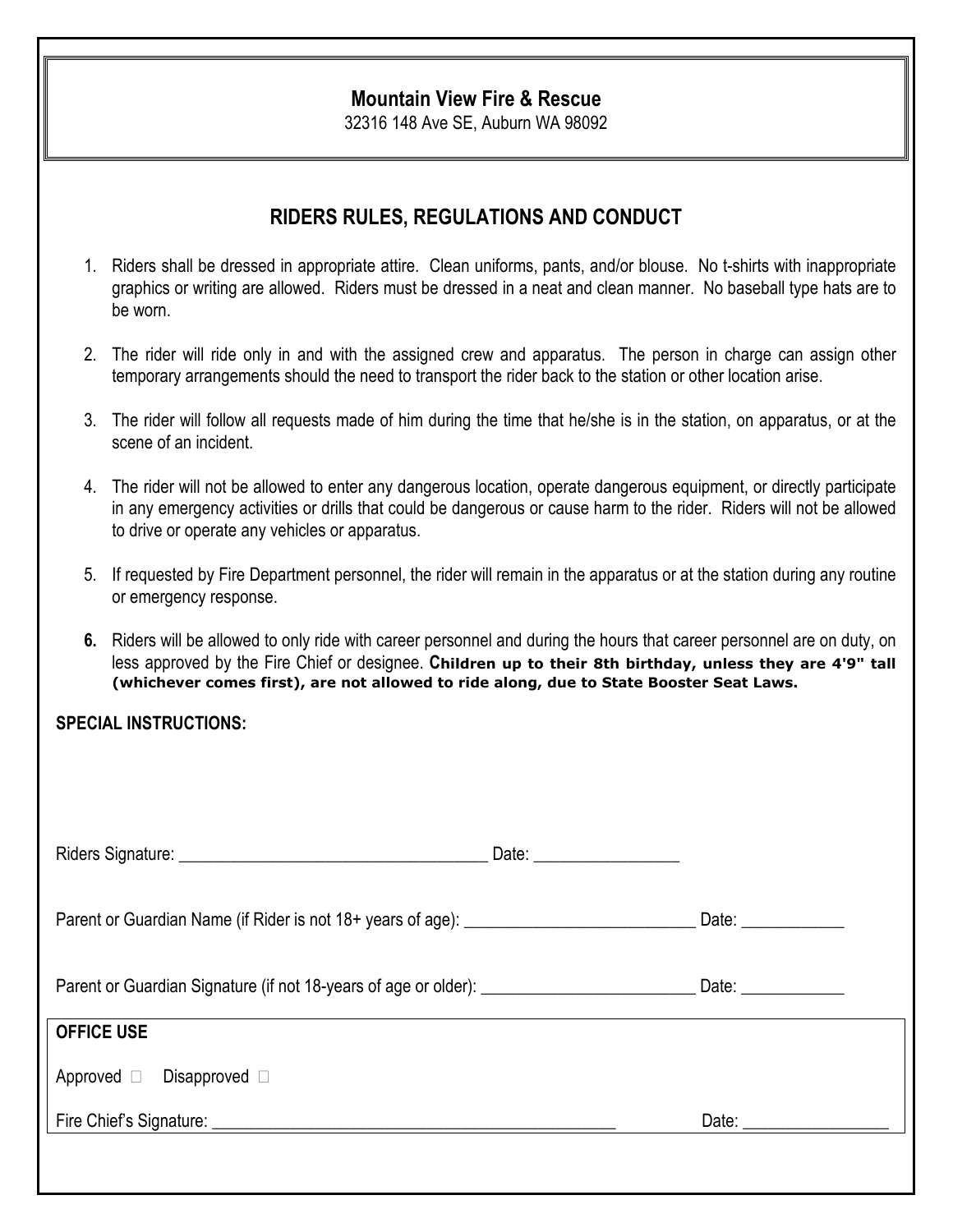## **Mountain View Fire & Rescue**

32316 148 Ave SE, Auburn WA 98092

# **EMERGENCY VEHICLE RIDER WAIVER/RELEASE**

In consideration of receiving permission from Mountain View Fire & Rescue, to ride as an observer in Emergency Vehicles, owned and operated by the Fire District during Emergency and Routine responses and business, the undersigned hereby releases Mountain View Fire and Rescue, its Commissioners, agents, officers, and employees of and from any and all liability, claims, demands, actions, and causes of action arising out of or related to any loss, damage or injury, including death, that may be sustained by the undersigned, or any property of the undersigned while in or on the premise of the District or in any emergency vehicles owned or operated by the District.

The undersigned is aware of the risks and hazards inherent in riding in emergency vehicles while responding to or returning from an emergency response call. The undersigned hereby elects voluntarily to enter the District premises and occupy District vehicles and assumes all risks that may be sustained during such activity.

This release shall be binding upon the heirs and personal representatives of the undersigned.

| NOTE: IF THE ABOVE SIGNED PERSON IS UNDER THE AGE OF EIGHTEEN (18) YEARS OF AGE, THE PARENTS<br>OR LEGAL GUARDIANS OF THE ABOVE SIGNED MUST ALSO SIGN THIS RELEASE, APPROVING OF, GIVING<br>PERMISSION, AND AGREEING TO ANY AND ALL PARTS OF THE ABOVE RELEASE. |  |
|-----------------------------------------------------------------------------------------------------------------------------------------------------------------------------------------------------------------------------------------------------------------|--|
|                                                                                                                                                                                                                                                                 |  |
|                                                                                                                                                                                                                                                                 |  |
|                                                                                                                                                                                                                                                                 |  |
|                                                                                                                                                                                                                                                                 |  |
|                                                                                                                                                                                                                                                                 |  |